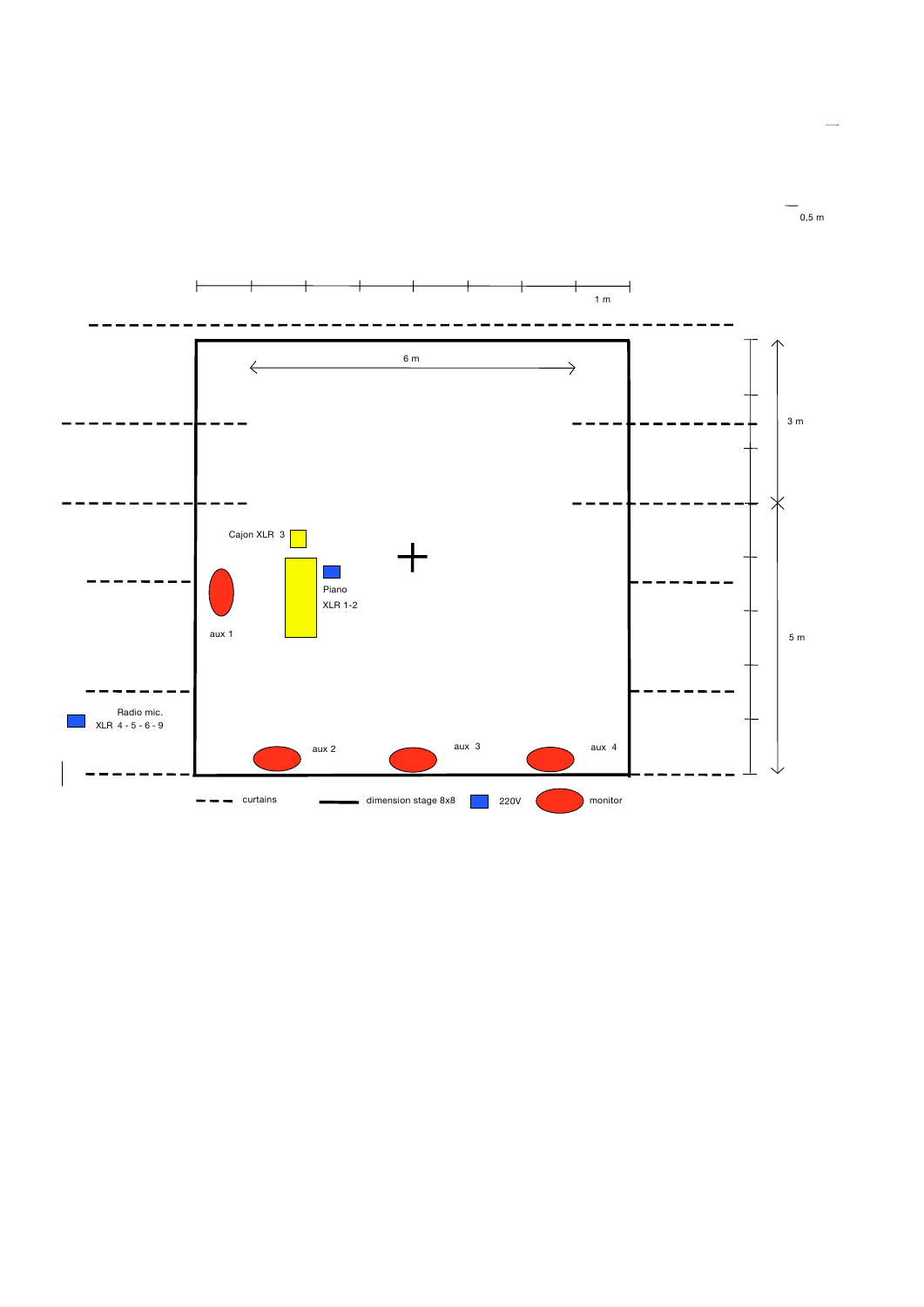

0,5 m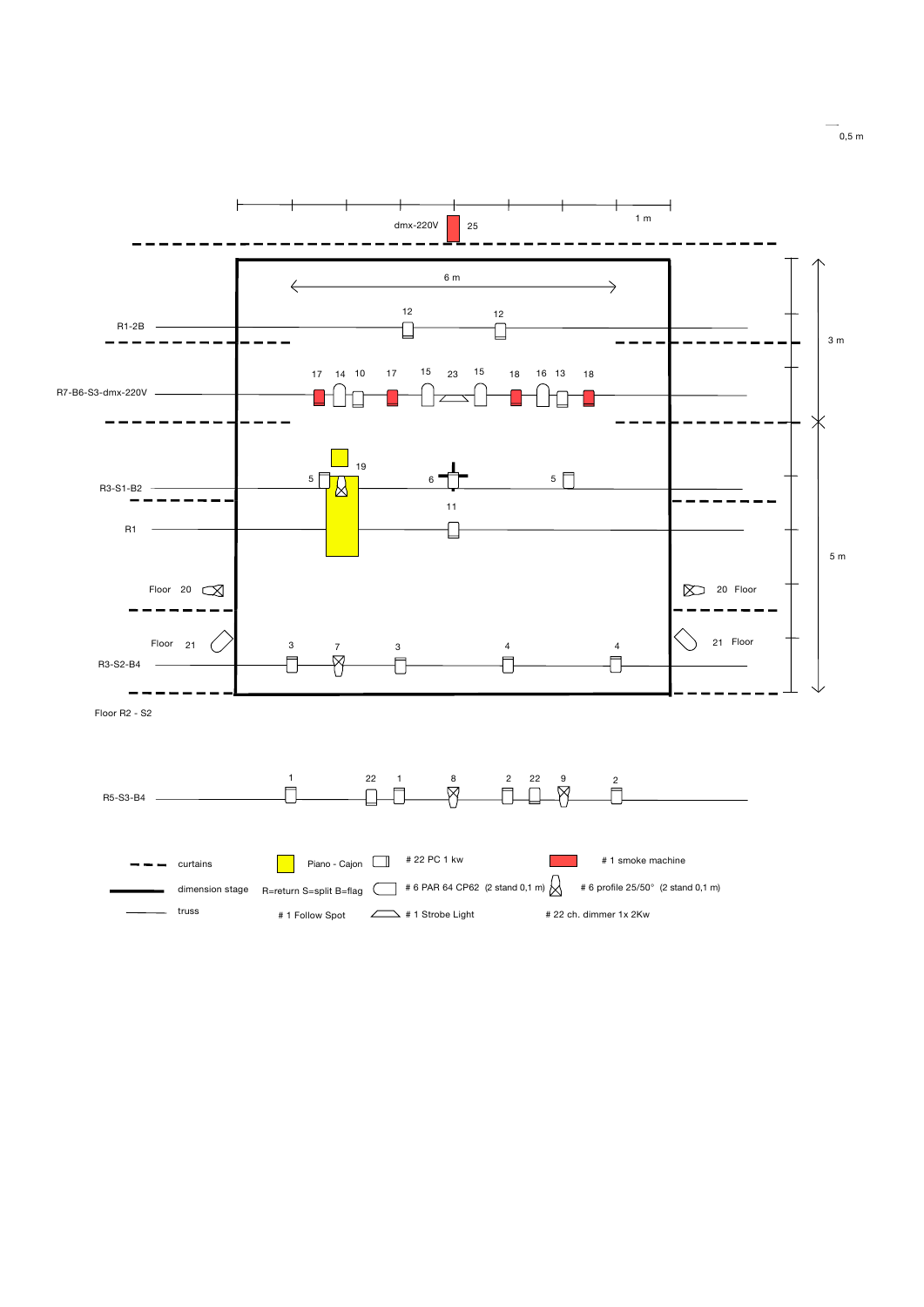# **SCHEDA TECNICA Trio Trioche**

#### **SPAZIO SCENICO**

Palco: 8 m d'apertura x 8 m di profondità, fari altezza 6 m.

Palco minimo: 6 m d'apertura X 6 m di profondità.

Black box: quadratura all'italiana, con fondale e quinte nere (vedi stage plane).

In caso di spettacolo all'aperto sono fondamentali due quinte sul fondo scena (vedi stage plane).

E' necessaria una scala fronte palco per l'accesso alla platea.

**LUCI** 

- 22 PC spot 1 KW
- $-6$  PAR 64 cp 62
- $-6$  ETC 25 $^{\circ}$  50 $^{\circ}$
- $\blacksquare$  4 floor stand 0.1m
- 1 strobe light
- **1** smoke machine
- 1 Follow spot

24 canali dimmer da 2 kw l'uno 1 consolle luci con possibilità di fare le memorie/sub gruppi tipo SGM 24-48 cablaggio necessario al montaggio Luci minime in caso di spettacolo all'aperto: 4 piantane con 13 PC spot 1KW, 4 PAR64CP62, 1 strobo, 1 macchina del fumo, 12 ch Dimmer.

## **AUDIO**

P.A.: L'impianto deve essere cablato e funzionante 30 minuti prima dell'arrivo della compagnia e deve essere proporzionato alle dimensioni del locale o dell'arena (Martin, Meyer, JBL).

Mixer sala: minimo 12 canali (Midas, Yamaha, Soundcraft) 2 Equalizzatori 32 bande ciascuno su Master Out L e R Si richiede un cavo mini-jack in regia per "traccia Intro". In caso di mixer digitale è necessario sapere per tempo marca e modello. Nell'eventualità che il palco sia condiviso con altri artisti si richiede l'esclusiva sui canali di Trio Trioche.

4 Monitor indipendenti, almeno da 400 watt (Martin LE o simili), ciascuna con equalizzatori 32 bande.

2 multieffetti (LexiconPcm70, YamahaSPX, Tc-elettronic o simili) 6 Canali di compressori (DBX 160A, drawmer) E' gradito un compressore stereo da cablare sull'insert dei gruppi. cablaggio necessario al montaggio

Luca Carbone (Tecnica) 0039 339 5792798 js luca@yahoo.it triotrioche@gmail.com